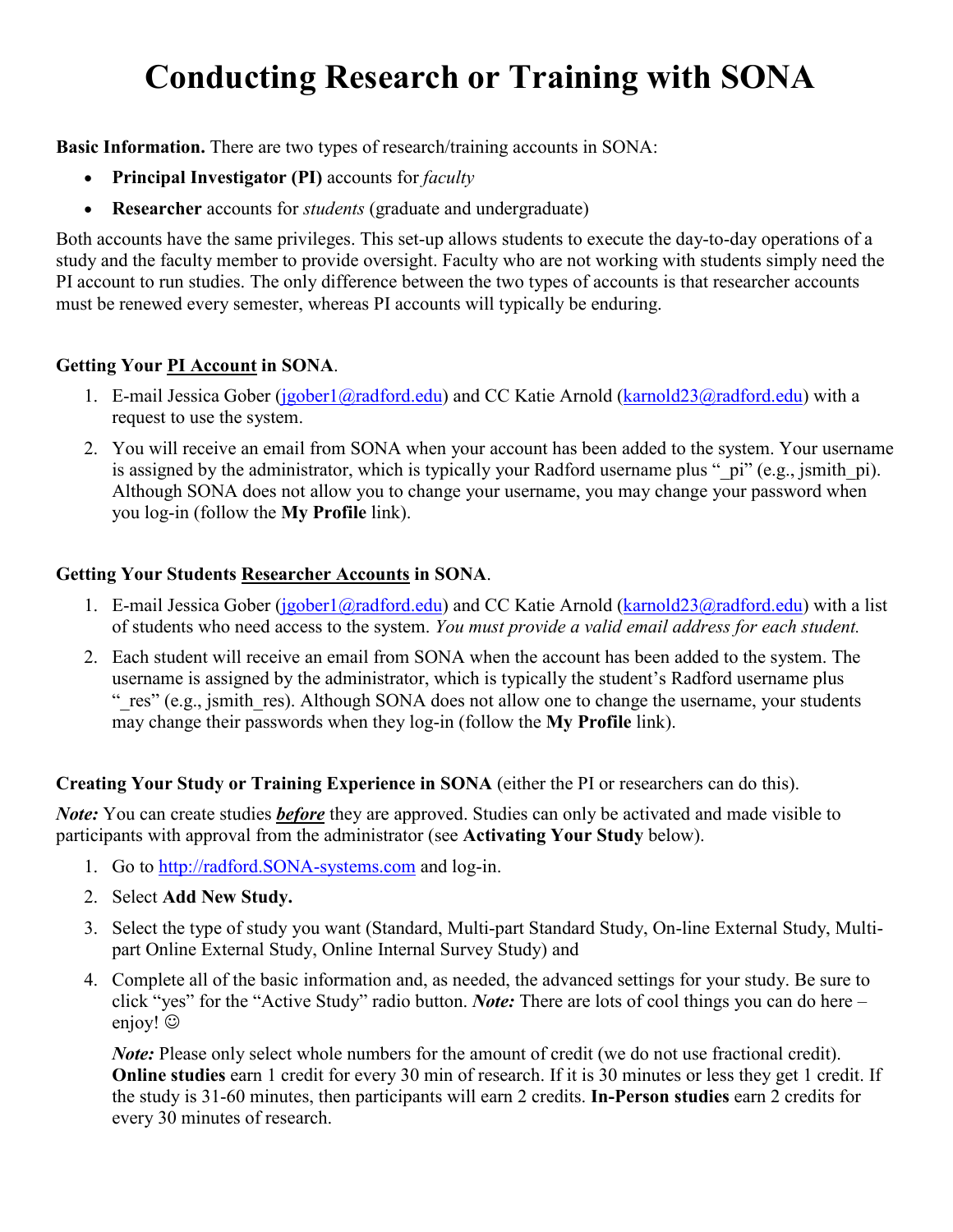Further, all experiment times reported in the study description in SONA should be rounded to the next half-hour. For example, if an **online study** is 70 minutes in duration a participant you should list it as an hour and a half (and participants would be awarded 3 credits).

5. Click the **Add This Study** button.

# **Activating Your Study or Training Experience.**

- 1. Go to [http://radford.SONA-systems.com](http://radford.sona-systems.com/) and log-in.
- 2. Select **My Studies.**
- 3. Select the study that you want to activate.
- 4. Under the **Study Status** subheading, select the **Send a Request** link (you do not need to add text on the next screen, but you can add an explanation if desired).
- *5. For Research Studies, provide the administrator (Katie Arnold at karnold23@radford.edu) with documentation that your study has been approved by the IRB.*
- *6. For Class Projects, please include the following: clearly indicate that your project is a class project, provide the name and section of the class, and the instructor's name.*
- 7. You will receive an email from SONA indicating once your study is active.

# **Adding Timeslots (a.k.a. Study Sessions).**

*Note:* The last day for scheduled sessions is *the last day of classes*. This applies to *all* projects.

- 1. Go to [http://radford.SONA-systems.com](http://radford.sona-systems.com/) and log-in.
- 2. Select **My Studies.**
- 3. Select the **Timeslots** link for the appropriate study.
- 4. Select the **Add A Timeslot** or **Add Multiple Timeslots** link. Enter requisite information.
- 5. Click the **Add** button.

For online Studies – Before students can sign up for your study, you will need to add a timeslot that will indicate the maximum number of participants who can sign up and indicate the final date for participation.

**Assigning Credits or No Shows** (please assign credit within 48 hours of the study)**.** 

*Note:* The last day for students to assign credits to their courses *is the Sunday immediately prior to final exams.*

- 1. Go to [http://radford.SONA-systems.com](http://radford.sona-systems.com/) and log-in.
- 2. Select **My Studies.**
- 3. Select **View Your Uncredited Timeslots**.
- 4. Use the **Grant Credit?** radio button to give *the standard credit* (as determined when you created the study) to a participant. *Remember that each half-hour equals 1 credit.*
- 5. If you need to give a particular participant slightly more or less credit, assign an Unexcused No-Show, assign an Excused No-Show, or cancel a session, click on the participant's link in the **Date** column. Scroll down to the **Sign-Ups** heading, which will give you several options for that participant. Please do not issue fractional credit (whole numbers only please).

### **Questions.**

*Students* who have any questions or problems with the SONA system, please contact:

Jessica Gober [jgober1@radford.edu](mailto:jgober1@radford.edu)